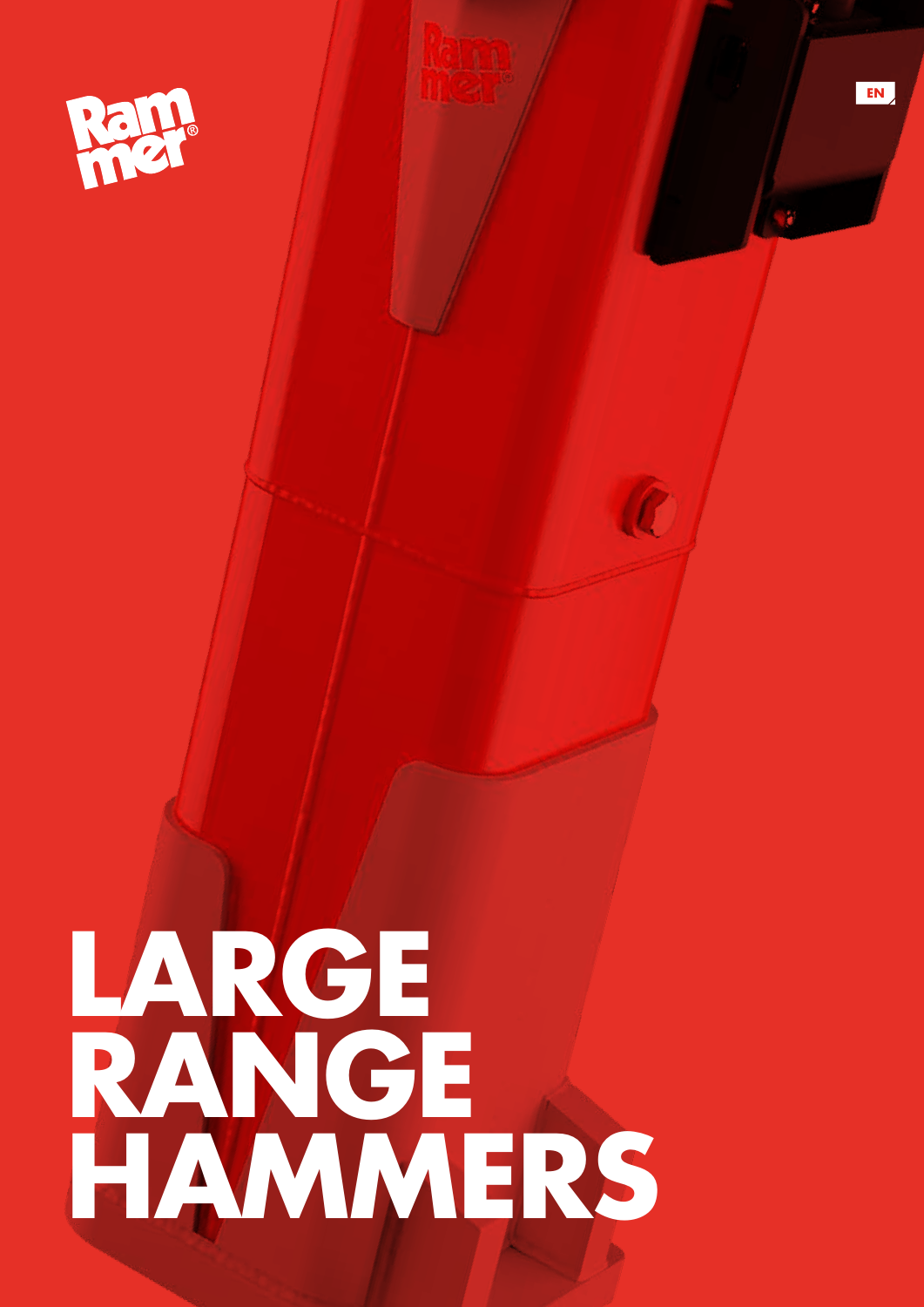**2**

# **EVERY HIT COUNTS**

The world's best-known and most-respected brand of hydraulic hammers, Rammer offers a comprehensive range of powerful, productive and durable attachments that are suitable for carriers in the 0.6 to 100 tons operating weight class.

The Rammer Large range is unsurpassed in its innovation and reliability and offers class-leading power-to-weight characteristics that mark them as the best in their class.

Rammer's product selection is supported by a dedicated global dealer network with ready access to Genuine Rammer parts and a wealth of operational knowledge and experience to ensure that your Rammer hammer continues to contribute to your company's profitability for its entire working life.

**SANDVIK IS THE WORLD'S LEADING MANUFACTURER OF HYDRAULIC HAMMERS AND ATTACHMENTS. OVER THE PAST 35 YEARS, SANDVIK-OWNED RAMMER HAMMERS HAVE BEEN DEVELOPED IN CONJUNCTION WITH OUR CUSTOMERS ACROSS THE WORLD. AS A RESULT, THEY ARE TOUGH, DURABLE, RELIABLE AND OFFER THE MOST ECONOMICAL OWNING AND OPERATING COSTS WHILE DELIVERING MAXIMUM PRODUCTION.**

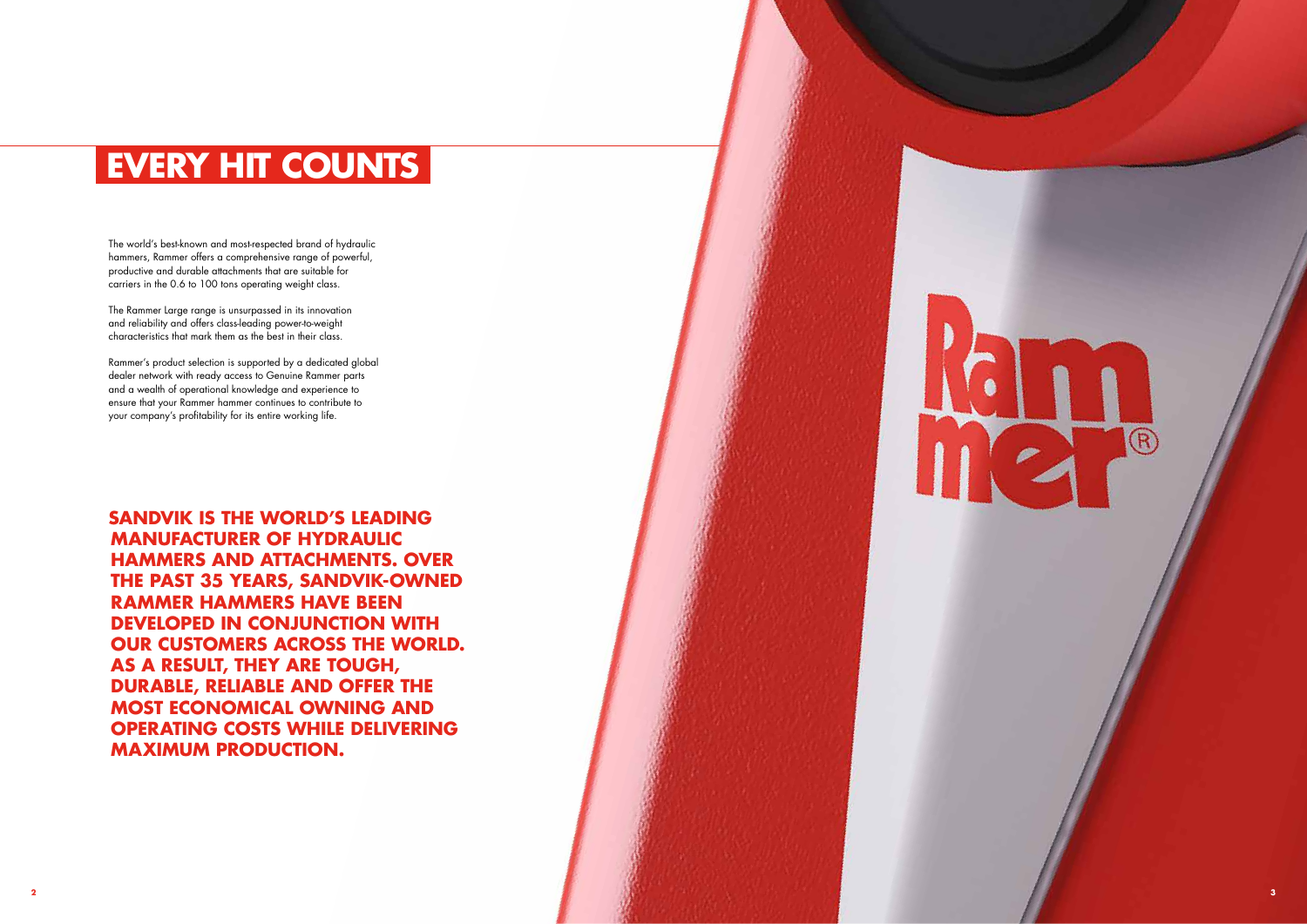# **In the factory**

Safety is the primary consideration. Visitors are to consider and improve safety to help us achieve our aim of zero accidents.

# **Products**

Safety is the driving force behind the development of all our products. Our aim is to set the safety standard by making products that are safe to operate and maintain. Rammer operator and service training packages reinforce that message to ensure the safety of your entire workforce.

## **Process**

Rammer products also improve the safety of the working site and its processes. For example when breaking oversize material, it reduces loading and hauling and prevents blockages and bridging during the crushing process.

# **Safety – Your Advantage**

Injuries can impact upon an entire workforce and resulting in lost working days and a loss of production. A safe site is a productive site.

# **Environment**

Rammer products are manufactured utilizing state-ofthe-art, ISO standards technology that consumes the minimum electricity, and recycles cutting fluids and metal chips. Furthermore, when Rammer breakers reach the end of their useful working life, more than 90 percent of the metallic components can be recycled.





# **SAFETY IS A TOP PRIORITY IN EVERYTHING WE DO**

# **ISO 18001**

# **ISO 14001**

# **ISO 9001**

**ALL RAMMER HAMMERS COME FULLY CE COMPLIANT, SUPPLIED BY SANDVIK, LAHTI, FINLAND. THEY ARE MANUFACTURED IN ACCORDANCE WITH ISO STANDARDS.**

**4**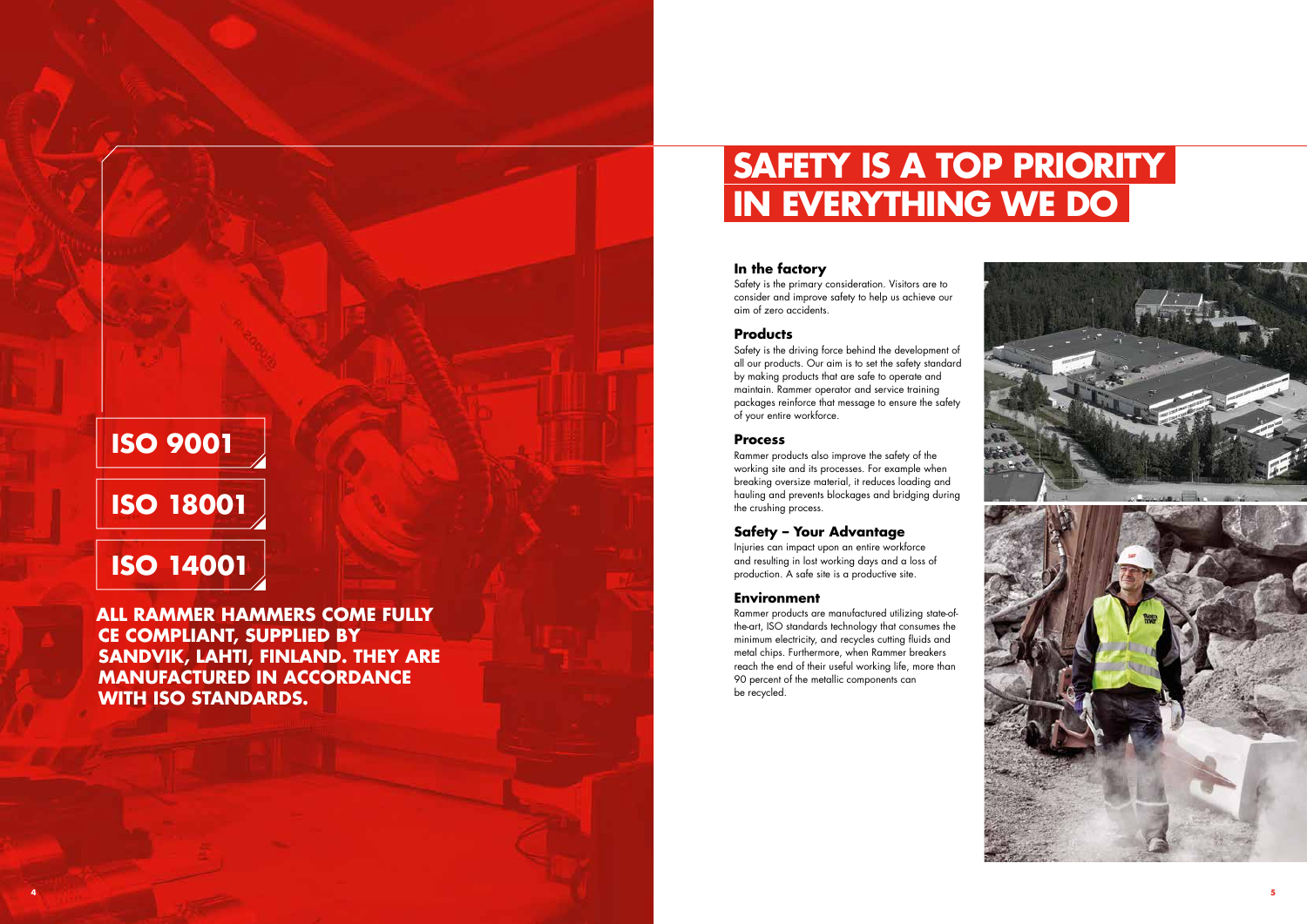# **MINIMIZE YOUR MAINTENANCE COSTS**

The Ramdata II service indicator is designed to help hammer operators and service personnel get information about the service interval status, service history and accumulated working history of the hammer.

# *Q* Ramlube (Different options)

Rammer offers two types of automatic greasing systems for its Large Hammer Range: Ramlube I - Machine-mounted Ramlube II - Hammer-mounted Both Ramlube devices maintain correct greasing levels, protect the tool and reduce owning and operating costs.

# **2** Membrane type accumulator

Membrane type accumulator eliminates nitrogen leakages, ensuring maximum piston acceleration and removing the need for time consuming recharging.

A built-in pressure control valve maintains hydraulic pressure **8 Ramdata II** levels to ensure that every blow delivers the maximum power possible for optimum productivity.

# **2** Membrane type accumulator

Rammer Large range hammers can be equipped as a retrofit with a field replaceable insert that increases service life of the tool and tool bushing.

# **PROTECT YOUR WORKING ENVIRONMENT**

# **6** Heavy duty housing

Fitted as standard, heavy duty housings feature a robust structure, minimum number of holes and plastic wear plates for optimum hammer protection and noise reduction.

# **Top buffer and side pads**

The unique Rammer vibration absorption system consists of three buffers - one upper buffer and two side pads – that prevent the transmission of vibration to protect both the breaker and the carrier's boom, stick and swing gears and to isolate the operator.

# **INCREASE YOUR PRODUCTIVITY**

# **G** FBE (Fixed Blow Energy)

Membrane type accumulator eliminates nitrogen leakages, ensuring maximum piston acceleration and removing the need for time consuming recharging.

# **Stroke selector**

# **TS (Tool Saver) bushing 12**

Fitted as standard on all Large range hammers (except 7013) Stroke selector is designed to optimize hammer operating. It allows operator to match hammer to material and application, delivering more frequent, softer blows in softer materials and fewer high impact blows in hard rock.

# *A* IBP (Idle Blow Protection)

Fitted as standard on all Large range hammers (except 7013), IBP ensures the hammer cannot be operated until pressure is placed on tool. This eliminates tie rod stress, reduces oil overheating and protects against premature failures.



# **MAXIMIZE YOUR UTILIZATION**

Fitted as standard, heavy duty housings feature a robust structure, minimum number of holes and plastic wear plates for optimum hammer protection and noise reduction.

Vibration Dampened Tie Rods, spherical tie rod nuts and damper bushings ensure piston moves freely for longer, more productive working life.

# **Heavy duty housing 6**

Ramvalve detects overflow, prevents damage from system overload and protects against premature failure. Ramvalve is standard on all Large range hammers (except 7013).

# **VIDAT 10**

# **Ramvalve 11**

Rammer Large range hammers can be equipped as a retrofit with a field replaceable insert that increases service life of the tool and tool bushing.

# **TS (Tool Saver) bushing 12**



# **EXAMPLE SERVICES AND ANNEX COUR SERVICES CONSULTIVE AND ANNEX CONSULTIVE AT A CONSULTIVE AT A CONSULTIVE AT A CONSULTIVE AT A CONSULTIVE AT A CONSULTIVE AT A CONSULTIVE AT A CONSULTIVE AT A CONSULTIVE AT A CONSULTIVE AT A**

**289**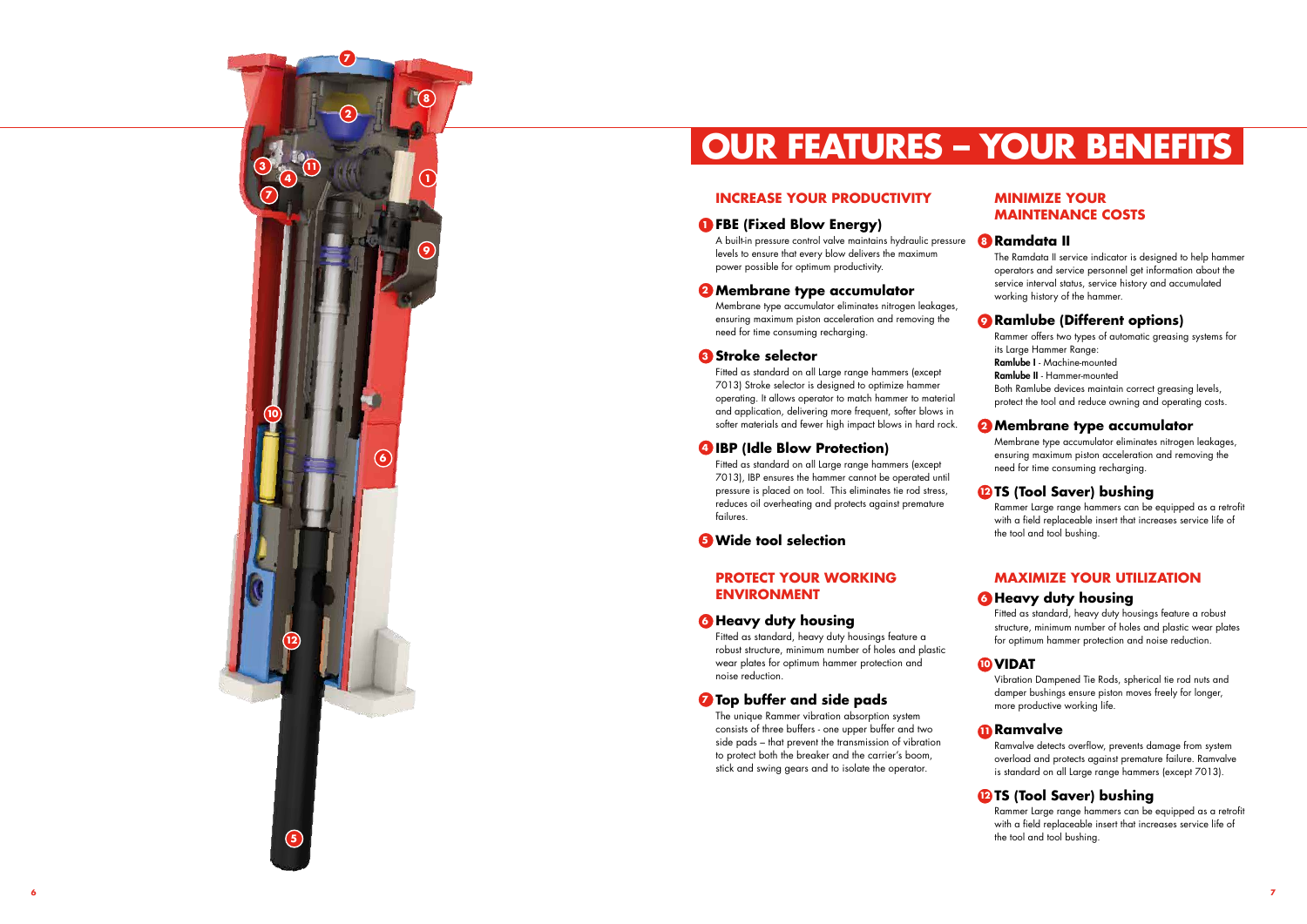# Chisel Hard Ro

Limeston Moil poi







|                                                        |                                                   | 3288                     | 4099                                                      | 5011                     | 7013                     |  |
|--------------------------------------------------------|---------------------------------------------------|--------------------------|-----------------------------------------------------------|--------------------------|--------------------------|--|
| <b>GENERAL CONSTRUCTION</b>                            |                                                   |                          |                                                           |                          |                          |  |
|                                                        | Breaking of road surface (concrete, asphalt)      | C, P, LSC                | C, P, LSC                                                 | C, P, LSC                | C, P, LSC                |  |
|                                                        | Primary breaking to lay a road                    | C, LSC                   | C, LSC                                                    | C, LSC                   | C, LSC                   |  |
|                                                        | Trenching                                         | C, LSC                   | C, LSC                                                    | C, LSC                   | C, LSC                   |  |
|                                                        | Rock excavation for base of housing               | C, LSC                   | C, LSC                                                    | C, LSC                   | C, LSC                   |  |
|                                                        | Breaking of frozen ground                         | C, M, P                  | C, M, P                                                   | C, M, P                  | C, M, P                  |  |
| <b>DEMOLITION</b>                                      |                                                   |                          |                                                           |                          |                          |  |
|                                                        | Demolition of concrete walls, roofs, floors       | C, M, P                  | C, M, P                                                   | C, M, P                  | C, M, P                  |  |
|                                                        | Breaking thick brick walls                        | C, M, P                  | C, M, P                                                   |                          |                          |  |
|                                                        | Breaking heavily reinforced bridge pillars        | B, C, P                  | B, C, P                                                   | B, C, P                  | <b>B, C, P</b>           |  |
|                                                        | Breaking massive reinforced concrete foundations  | C, M, P                  | C, M, P                                                   | C, M, P                  | C, M, P                  |  |
|                                                        | Rock trenches for mains or water supply           | C, LSC                   | C, LSC                                                    | C, LSC                   | C, LSC                   |  |
|                                                        | Separating rebar from concrete (for recycling)    | B                        | B                                                         | Β                        | B                        |  |
| <b>QUARRYING</b>                                       |                                                   |                          |                                                           |                          |                          |  |
|                                                        | Secondary breaking of blasted rock                | B                        | B.                                                        | $\mathsf B$              | $\mathsf B$              |  |
|                                                        | Primary breaking of rock                          | C, LSC, HRC              | C, LSC, HRC                                               | C, LSC, HRC              | C, LSC, HRC              |  |
|                                                        | Breaking oversizes on a crusher or feeder         | B                        | B                                                         |                          |                          |  |
|                                                        |                                                   |                          |                                                           |                          |                          |  |
| <b>MINING</b>                                          | Primary tunneling                                 | C, M, HRC                | C, M, HRC                                                 | C, M, HRC                | C, M, HRC                |  |
|                                                        | Trenching in tunnels                              | C, HRC                   | C, HRC                                                    | C, HRC                   | C, HRC                   |  |
|                                                        | <b>Blasting prohibited mining</b>                 | C, M, LSC,<br><b>HRC</b> | C, M, LSC,<br><b>HRC</b>                                  | C, M, LSC,<br><b>HRC</b> | C, M, LSC,<br><b>HRC</b> |  |
|                                                        | Breaking of oversizes on grizzly or feed chute    | B                        | B                                                         |                          |                          |  |
|                                                        | Breaking of oversizes after blasting in the drift | B                        | B                                                         | $\sf{B}$                 | $\mathsf B$              |  |
| <b>METALLURGICAL</b>                                   |                                                   |                          |                                                           |                          |                          |  |
|                                                        | Breaking of massive steel slag                    |                          | B, C                                                      | B, C                     | B, C                     |  |
|                                                        | Breaking of aluminium electrolyse slag            |                          | B, C                                                      | B, C                     | B, C                     |  |
|                                                        | Breaking of ferrochrome blocks                    | B, C                     | B, C                                                      | B, C                     | B, C                     |  |
| <b>UNDER WATER1)</b>                                   |                                                   |                          |                                                           |                          |                          |  |
|                                                        | Demolition under water                            | C, M, P                  | C, M, P                                                   | C, M, P                  | C, M, P                  |  |
|                                                        | Rock breaking under water                         | C                        | C                                                         | C                        | C                        |  |
| <sup>1)</sup> Working under water needs special        |                                                   |                          |                                                           |                          |                          |  |
| precautions, contact your local dealer<br>for details. | <b>RECOMMENDED</b><br><b>HAMMER MODEL</b>         |                          | <b>SYMBOL OF RECOMMENDED TOOLS</b><br>P <sub>varami</sub> |                          |                          |  |



| <b>L OF RECOMMENDED TOOLS</b>                                |                       |
|--------------------------------------------------------------|-----------------------|
| $\ldots$ . $\ldots$ . $\ldots$ . $\ldots$ $\vdash$ $\subset$ |                       |
| ock Chisel…► HRC                                             |                       |
| e Chisel… <b>r</b> LSC                                       |                       |
| $int$ $\cdots$ $\cdots$ $\vdots$ $M$                         | Compacting plate - CP |
|                                                              |                       |

# **FOR EVERY APPLICATION**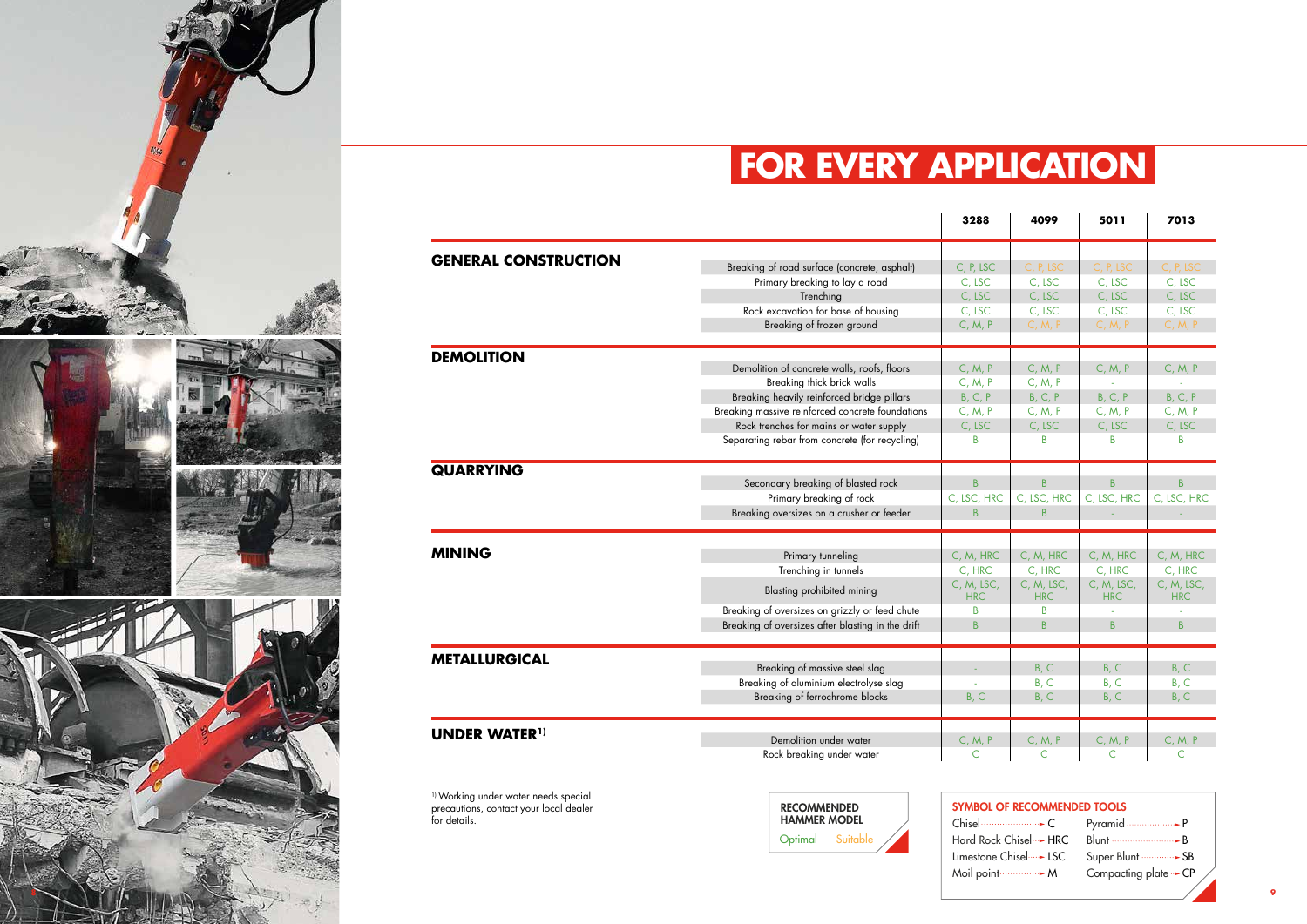|                                                    | 3288                  | 4099                  |
|----------------------------------------------------|-----------------------|-----------------------|
|                                                    |                       |                       |
| Minimum working weight, kg (lb)                    | 2400-2500 (5290-5510) | 3380-3540 (7450-7800) |
| Impact rate, Long Stroke, bpm                      | 370-630               | 400-560               |
| Impact rate, Short Stroke, bpm                     | 460-740               | 520-700               |
| Operating pressure                                 | 150-160 (2175-2320)   | 150-160 (2175 - 2320) |
| Pressure relief, min bar (psi)                     | 220 (3190)            | 210 (3045)            |
| Pressure relief, max bar (psi)                     | 240 (3480)            | 230 (3335)            |
| Oil flow range, l/min (gal/min)                    | 160-250 (42.3-66.0)   | 250-350 (66.0-92.5)   |
| Back pressure, max bar (psi)                       | 10 (145)              | 12 (175)              |
| Input power, kW (hp)                               | 67 (90)               | 93 (125)              |
| Tool diameter, mm (in)                             | 142 (5.59)            | 166 (6.54)            |
| Carrier weight, allowed range, t (lb)              | 26-42 (57300-88200)   | 36-55 (75000-121300)  |
| Noise level, measured sound power level, LWA, dB   | 124                   | 126                   |
| Noise level, guaranteed sound power level, LWA, dB | 128                   | 130                   |

| Minimum working weight, kg (lb)                    | 4750 (10470)         | 7000 (15430)           |
|----------------------------------------------------|----------------------|------------------------|
| Impact rate, Long Stroke, bpm                      | 370-530              | 350-450                |
| Impact rate, Short Stroke, bpm                     | 450-620              |                        |
| Operating pressure                                 | 160-170 (2320-2465)  | 150-170 (2175-2465)    |
| Pressure relief, min bar (psi)                     | 220 (3190)           | 220 (3190)             |
| Pressure relief, max bar (psi)                     | 230 (3335)           | 230 (3335)             |
| Oil flow range, I/min (gal/min)                    | 280-380 (74.0-100.4) | 300-400 (79.3-105.7)   |
| Back pressure, max bar (psi)                       | 10 (145)             | 10 (145)               |
| Input power, kW (hp)                               | 108 (145)            | 113 (152)              |
| Tool diameter, mm (in)                             | 190 (7.48)           | 203 (7.99)             |
| Carrier weight, allowed range, t (lb)              | 43-80 (94800-176400) | 60-100 (132300-220500) |
| Noise level, measured sound power level, LWA, dB   | 122                  | 125                    |
| Noise level, guaranteed sound power level, LWA, dB | 126                  | 129                    |

# **LARGE HAMMERS**



| 5011 |  |
|------|--|
|      |  |
|      |  |

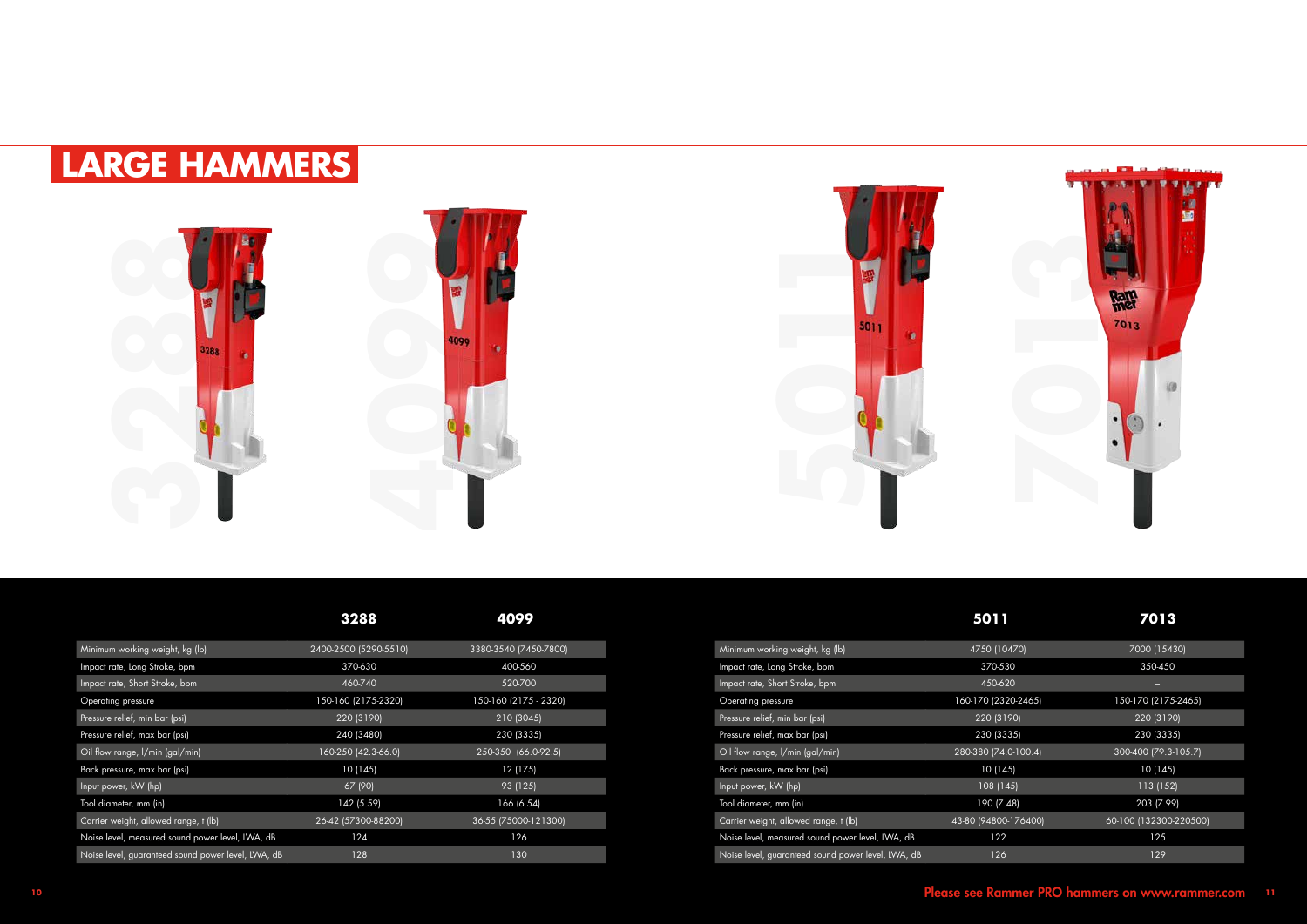# **ACCESSORIES**

# **AGW Unit**

The AGW (Air, Grease and Water) Unit comprises the proven Ramair air flush system that prevents potentially harmful dust ingress, the Ramlube I automatic lubrication system to ensure consistent and throughout greasing, and Water jet dust suppression package which minimizes the creation of dust during breaking. Hydraulically actuated AGW Unit is especially designed to protect the hammer from the demands of extreme applications such as tunneling and heavy demolition and it keeps your Rammer hammer protected and productive throughout its working life.

# **Ramlube II**

The Ramlube II greasing device can be installed to all Large Range hammers. Mounted on the hammer housing, the lubrication system features no external electric cables or hydraulic hoses for optimum wear and impact protection, Ramlube II contains a replaceable 500-gram grease cartridge. The greasing device is operated by the hydraulic pressure from the hammer's pressure fitting. Ramlube II is ideally suited to applications in which the hammer is required to work with more than one carrier.



Rammer accessories for hydraulic hammers range from simple, practical



# auxiliary kits to advanced automatic Ramlube lubrication systems and effective AGW Unit. All the accessories will secure higher productivity, greater reliability and reduced owning and operating costs, with minimal environmental impact.

**Ramlube I**

Ramlube I can be used for lubricating the hammer tool and tool bushings. It can be fitted to all Rammer hammers with the pump unit housed within the carrier's engine compartment and is powered electrically. We recommend you to use only genuine Rammer tool grease for tool lubrication. Tool lubricant must have properties to withstand high temperature and extreme pressure, Rammer tool lubricants and automatic tool lubrication systems are especially designed to work with Rammer products.

# **Ramdata II**

The Ramdata II service indicator is designed to help hammer operators and service personnel to get information about the service interval status, service history and accumulated working history of the hammer. Ramdata II is a standard feature to all Rammer Large range hammers.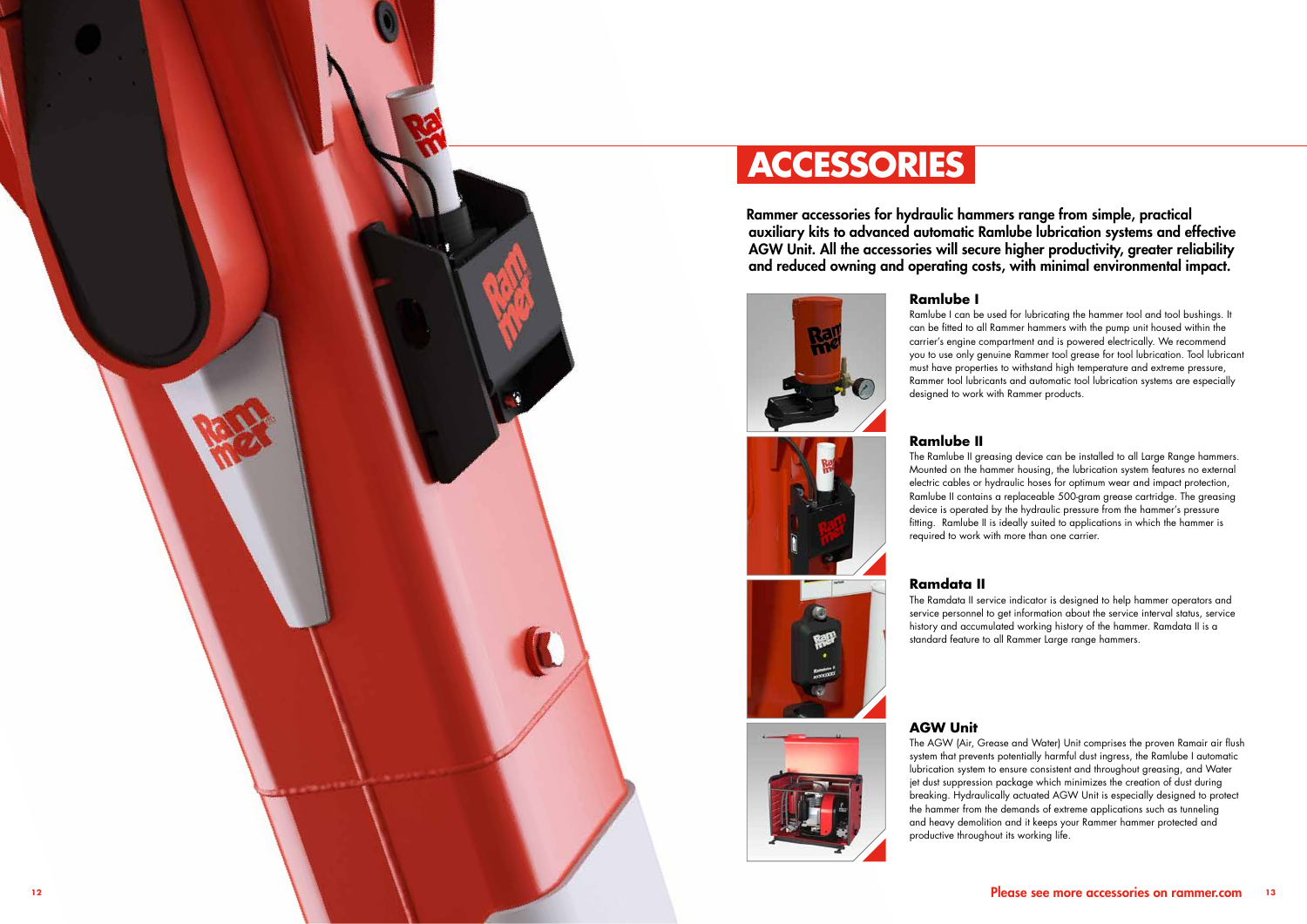# **Hammer installation**

Installation inspection is an essential part of commissioning a new hammer, checking the compatibility of the hammer and carrier and ensuring that flows and pressures are adjusted correctly. Installation inspection together with correct operating methods guarantees reliable hammer operation.

# **Trained service personnel**

Rammer products are renowned for quality, performance and reliability but when your hammer shows signs of natural wear, or the unexpected happens, our professional dealer service personnel are highly-trained, qualified and experienced which ensures that customers are never more than a phone call away from a Rammer hammer expert.

# **Genuine parts and tools**

The Rammer global dealer network is the only place to access dedicated and experienced aftersales support. Genuine Rammer parts and tools availability is the best in class which keeps your hammer running at peak performance, ensuring downtime is reduced and enabling you to lower your operating and running costs.

We offer a wide range of tools designed for various applications and materials.



# **FIRST CLASS SERVICE AND SUPPORT**

**CHECKOUT MORE FROM OUR PARTS AND TOOLS BROCHURE.**

- Non-abrasive but tough rock or concrete - For material which has low or medium penetration rate

### **Standard chisel tool**

# **Primary breaking**

- Hard and abrasive rock with fractures - For applications where drilling and blasting cannot be used - Materials with low penetration rate

### **Hard rock chisel**

- Very soft and easily breaking, non-abrasive rock or concrete - For rock which has high penetration rate



- Soft, non-abrasive and tough rock and
- especially concrete
- Materials requiring high penetration rate - Where chisels have excessive retaining pin
- groove wear

### **Pyramid point tool**

- Where chisels have excessive retaining pin groove wear
- Soft and nonabrasive rock
- General demolition of concrete

### **Moil point tool**

- Hard rock with low or medium abrasive content
- Boulder breaking or concrete demolition
- Application where tool wear rate is low

### **Blunt tool**

# **Secondary breaking and boom application**

- Hard and abrasive rock
- Only for boulder breaking
- 1.5...3 Times more wear life than standard
- blunt in very abrasive applications
- In non-abrasive applications life maybe shorter than standard blunt

### **Super blunt tool**